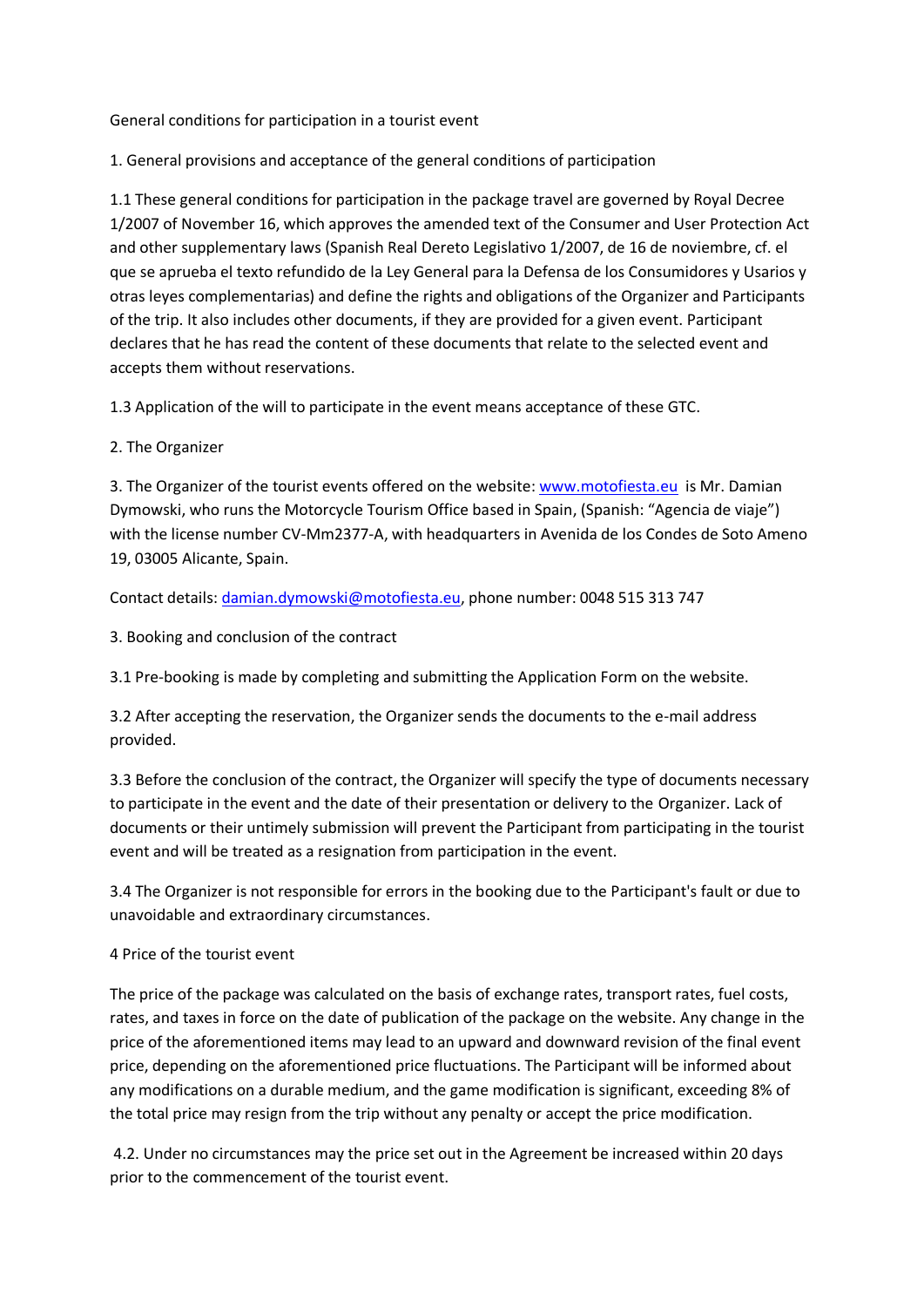### 5. Form of payment

5.1 When making a reservation, an advance payment of 50% of the total amount of the tourist event should be made.

5.2 The advance payment is fully refundable in the event of the Participant's resignation from participation in the event at least 60 days before departure, then in the amount of 50% of its value within 59 to 30 days before, and in the amount of 25% within 29 to 7 days before.

5.3 The remaining amount should be paid no later than 7 days before the start date of the tourist event, unless the participation contract provides otherwise.

5.4 The advance payment is made by bank transfer to the account number provided by the Organizer.

5.5 Failure to pay within the prescribed period is tantamount to resignation from participation in the tourist event and loss of the advance payment

5.6 The remaining amount is paid in the form specified in the contract for participation in the tourist event.

6. Withdrawal from the contract for participation in a tourist event

6.1 The Participant has the right to resign from the tourist event at any time.

6.2 Resignation from a tourist event involves the payment of a reasonable withdrawal fee to the Organizer, which corresponds to the price of the tourist event minus the saved costs or for the alternative use of the tourist services.

6.3 At the Participant's request, the Organizer justifies the amount of the fees for withdrawing from the package travel contract.

6.4 The Participant has the right to withdraw from the package travel contract before the start of the package travel without incurring additional fees in the event of unavoidable and extraordinary circumstances occurring at the destination or its immediate vicinity, which have a significant impact on the implementation of the package or transport of Participants to the destination.

6.5. In the event of the circumstances described in point 6.4, the Participant may only demand the reimbursement of payments made for the tourist event, without any compensation or compensation in this regard.

7. Termination of the contract by the Organizer

7.1 The Organizer may terminate the package travel contract and refund, if applicable, the payments made by the Participant for the package, without additional compensation or redress, if:

a) the number of people who volunteered to participate in the package is smaller than the minimum number of people for a given package, and the Organizer notifies the Participant about the termination of the package travel contract no later than:

- 20 days before the start of a tourist event lasting more than 6 days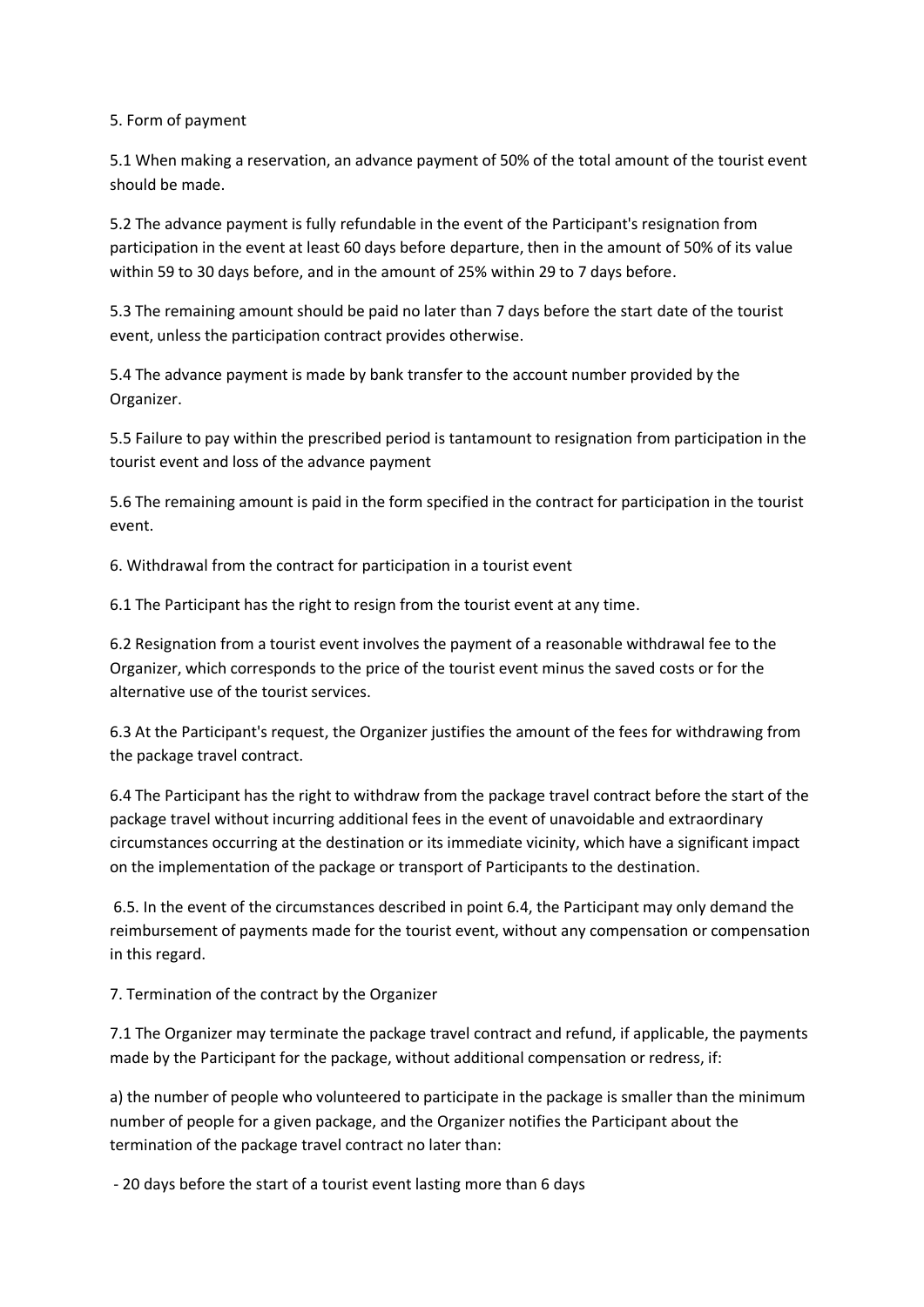- 7 days before the start of a tourist event lasting 2 to 6 days,

- 48 hours before the start of a tourist event lasting less than 2 days,

b) Unavoidable and extraordinary circumstances occur, beyond the control of the Organizer, the consequences of which could not have been avoided despite acting with due diligence and notifying the Participant about the termination of the package travel contract immediately before the start of the package.

c) The Participant fails to comply with the provisions contained in the contract for participation in the event or these provisions.

7.2 The Organizer shall refund the payments made, referred to in paragraph 7.1, within 14 days from the date of termination of the contract for participation in the tourist event, to the indicated bank account.

8. Transferring the booking to another person

8.1 The Participant may transfer his booking to a third party, notifying the Organizer of this in writing no later than 15 days before the start of the trip.

8.2 The person to whom the booking has been transferred will have to meet the same requirements as the Participant and both will be jointly and severally liable for the payment of the price of the package travel and additional reasonable costs of transferring the booking.

9. Change of conditions of the tourist event

9.1 If the Organizer is required to substantially change any essential element of the package, he must immediately inform the Participant.

9.2 In the event of the circumstances set out in point 9.1 before the start of the tourist event, the Participant may choose between terminating the contract without penalty or accepting the change to the contract, which specifies the changes made and their impact on the price change.

9.3 The Participant informs the Organizer about the change referred to in clause 9.2 within 3 days.

9.4 In the event that the Participant fails to notify the Organizer of his decision, it is presumed that the Participant terminates the contract without incurring a penalty.

9.5 If, after the commencement of the package, the Organizer is unable to provide a significant part of the services provided for in the contract, he shall adopt appropriate solutions for the continuation of the package, without any additional fee and, where applicable, reimburse the Participant the amount of the difference between the services provided and contained in the contract. If the Participant continues the journey in accordance with the arrangements provided by the Organizer, it is presumed that he accepts the change of conditions.

10. The Participant's obligation to inform about any breach of contract performance

10.1 The Participant is obliged to immediately report to the Organizer any breaches of the performance of the contract.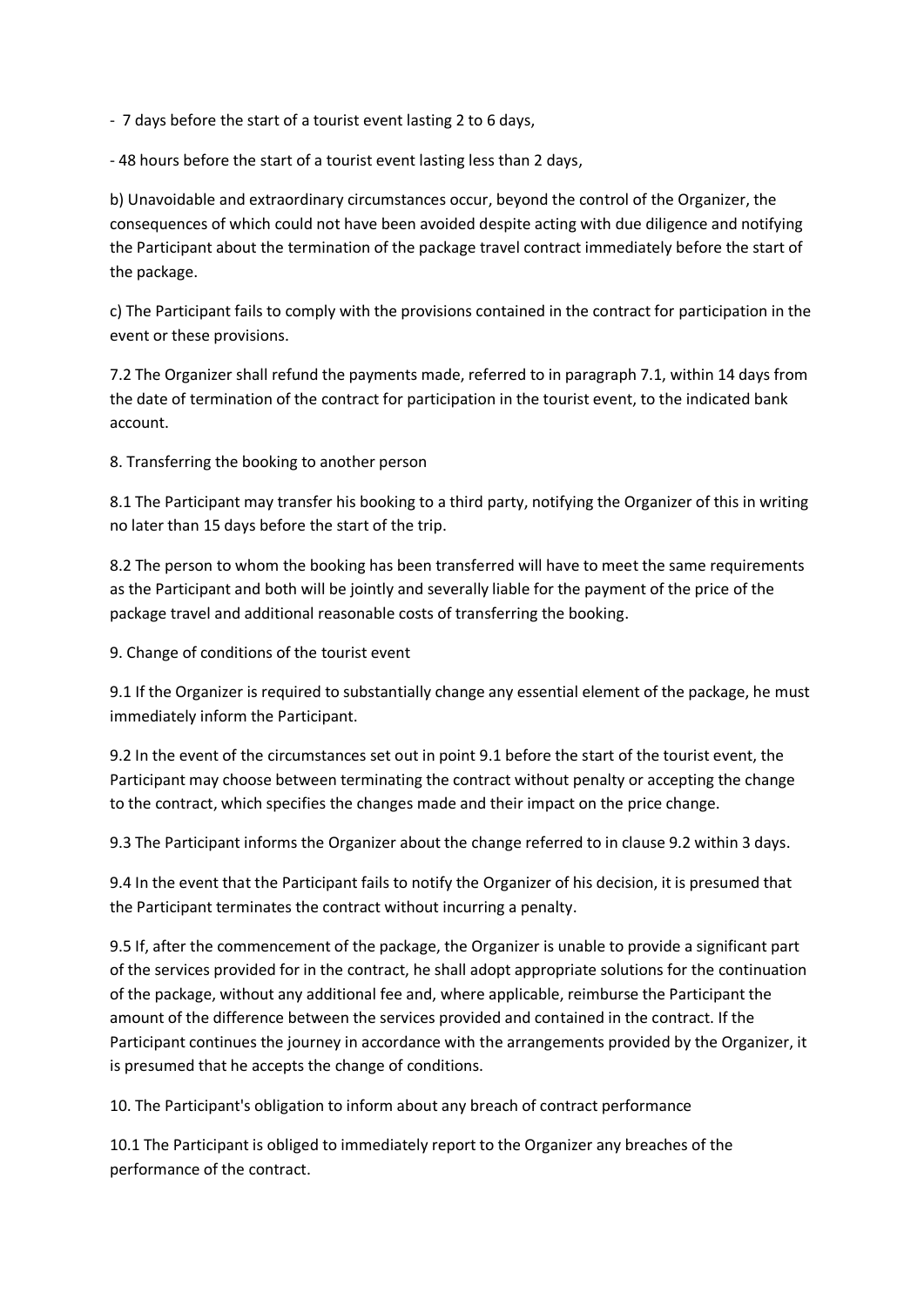10.2 After receiving the notification, the Organizer undertakes to take appropriate steps to resolve the violations.

11. Obligation to provide assistance by the Organizer

11.1 The Organizer undertakes to immediately provide the Participant with the necessary assistance in the event of difficulties as a result of extraordinary and unavoidable circumstances.

11.2 In particular, assistance will consist in providing information on health services, local authorities and, consular assistance.

11.3 If the difficulties arose as a result of willful misconduct or negligence of the Participant, the help provided by the Organizer may be added as an additional fee, which may not exceed the costs actually incurred.

12. The Organizer's responsibility

The Organizer is responsible for non-performance or incorrect performance of obligations under the contract, regardless of whether these obligations are to be performed by the Organizer or by other travel service providers, and is liable for damage suffered by Participants in this regard, unless any of the following occurs circumstances:

- the damage is caused by a third party unrelated to the provision of the services provided for in the contract;
- the damage was caused by the Participant's actions;
- the damage results from force majeure, understood as circumstances beyond the control of the claimant, abnormal and unforeseeable, the consequences of which could not be avoided despite acting with due diligence;
- the Organizer, despite all the necessary diligence, could not foresee or overcome the resulting difficulties;
- the Participant cannot take part for reasons attributable to him, including in particular being intoxicated or not having the required skills and a driving license necessary to participate in a tourist event;
- the Participant does not comply with the provisions of the GTCU.

# 13. Transport and accommodation

13.1 The Organizer provides the Participant's transfer from the airport to the place where the tourist event begins and from the place where the event ends to the airport unless the participation contract provides otherwise.

13.2 The Participant is obliged to inform the Organizer about the place and time of arrival at the airport no later than 14 days before the date of the planned arrival to the e-mail address provided in the second point.

13.3 Failure to meet the deadline specified in point 13.2 releases the Organizer from liability for the inability to transfer from the airport.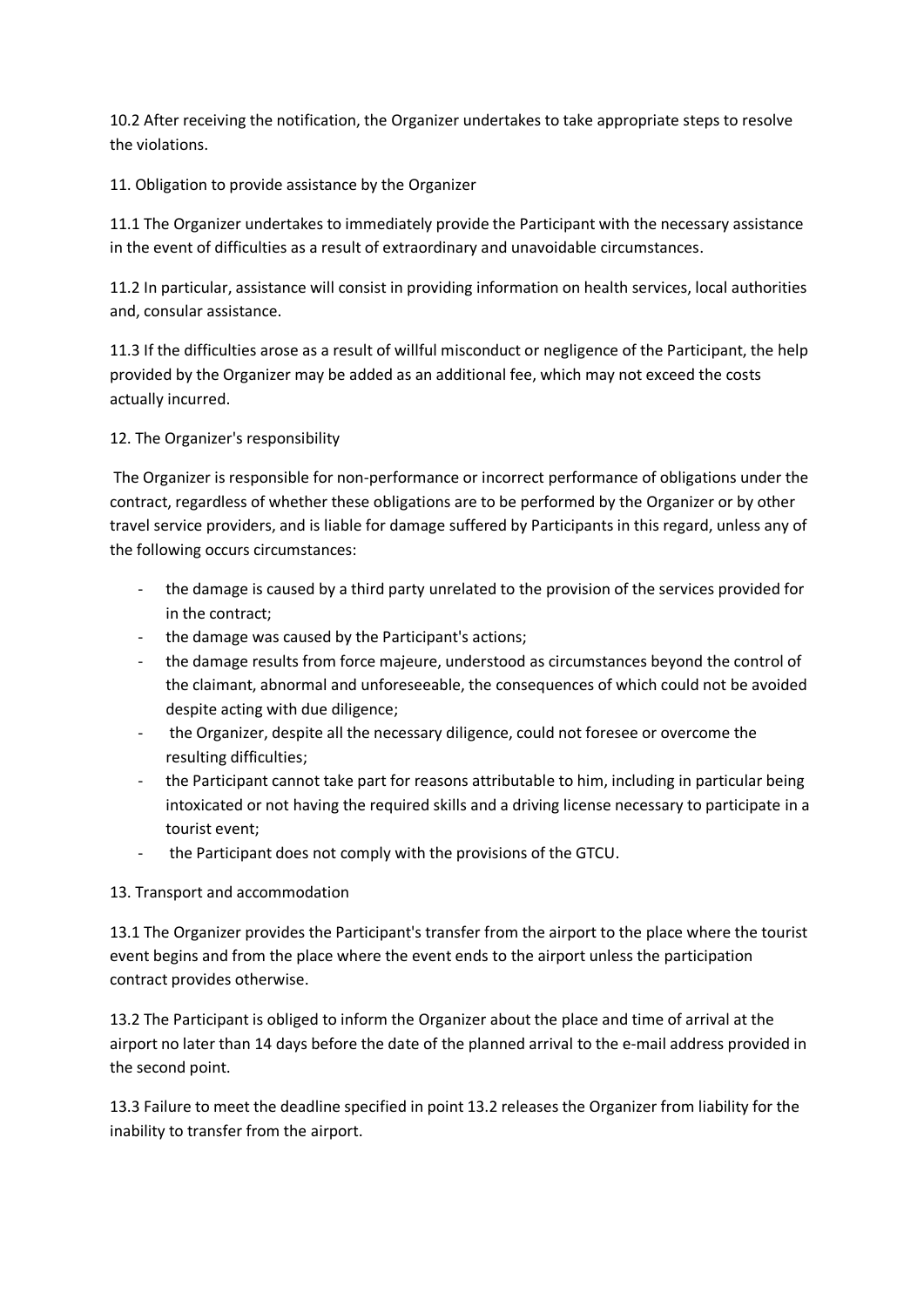13.4 The quality of the services provided by the accommodation facility will be determined by the official tourism category of the destination

13.5 Rooms or other form of accommodation available to Participants are double rooms, in the absence of an even number of Participants with the Organizer, the last person registering alone may be charged with additional costs related to the booking of a single room.

13.6 Point 13.5 applies accordingly to a Participant who does not agree to accommodation in a double room or other accommodation formula proposed by the Organizer.

14 Mandatory documents

14.1 Each Participant must have valid documents entitled to cross the border required at the time of arrival in the country where the tourist event is organized.

14.2 In the event of refusal to enter the country referred to in point 14.1 due to the lack of appropriate documentation, vaccination certificates, or other requirements necessary to cross the border, the Organizer waives all responsibility for the performance of the contract, which is considered to be terminated due to the Participant's fault.

15 Governing Law and Dispute Resolution

15.1 The applicable law governing the legal relations between the Participant and the Organizer is Spanish law.

15.2 Any disputes arising from the conclusion of the package travel contract will be brought to the courts in Spain, with jurisdiction over the organiser's seat.

16. Additional provisions

16.1 The Participant agrees to the use of his image by the Organizer for marketing and promotional purposes.

16.2 The Participant is obliged to have a valid driving license of the appropriate category for the vehicle he will be using.

16.3 When making the reservation, the Participant declares that his health and mental state allows him to participate in the tourist event.

16.4 The Organizer reserves the right to verify the driving skills of the event Participant. In the event of lack of appropriate skills, for safety reasons, the Organizer may decide to qualify the Participant to an alternative route, appropriate to the skills. A change may be associated with an additional fee, due to the specificity of the route and the depreciation of the motorcycle.

16.5 The Organizer recommends refraining from buying air tickets to the place where the event begins until the minimum number of Participants is confirmed.

17 Insurance

17.1 The Organizer has entered into compulsory basic insurance in AXA Seguros Generales, S.A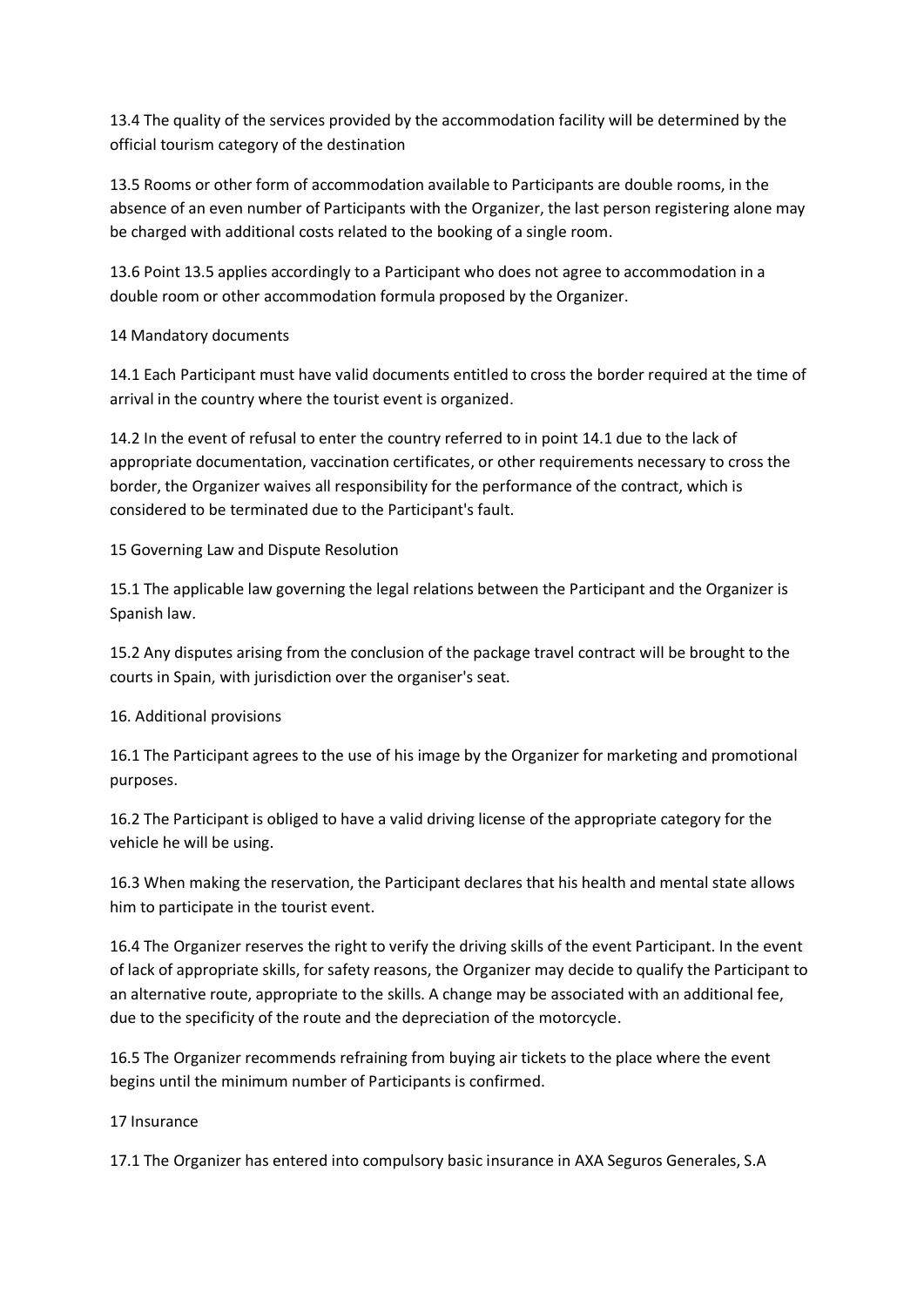17.2 The Organizer recommends purchasing additional insurance (e.g. against the consequences of resignation or loss of luggage)

# 18 Final Provisions

In matters not regulated, the provisions of the Spanish Royal Decree 1/2007 of November 16, approving the text of the General Law on the Protection of Consumers and Users and other supplementary laws " Real Decreto Legislativo 1/2007, de 16 de noviembre, cf. el que se aprueba el texto refundido de la Ley General para la Defensa de los Consumidores y Usarios y otras leyes complementarias " will apply.

# 19. Personal data protection

19.1 The processing of personal data of the Participant takes place in accordance with the Act 3/2018 of December 5 on the protection of personal data and the guarantee of digital rights, (Spanish "Ley Organica 3/2018, de 5 de diciembre, de Proteccion de Datos Personales y Garantia de los derechos Digitales ") and in accordance with Regulation (EU) 2016/679 of the European Parliament and of the Council of 27 April 2016, the Participant acknowledges and accepts that the personal data provided, as well as those that may be transferred in the future in the same purpose, are collected and processed by the Organizer. Personal data was collected by the Organizer in order to provide services for the provision of a tourist event.

19.2 The Participant has the right to withdraw consent to the processing of personal data at any time. Withdrawal of consent does not affect the lawfulness of the processing which was carried out on the basis of consent before its withdrawal.

19.3 In connection with the processing of data by the Organizer, the Participant has the following rights, which may be exercised by contacting the Organizer at the indicated in point. 2 e-mail address:

- access to your data and receive a copy of it
- to rectify (correct) your data
- to delete data
- to limit data processing
- to object to data processing
- for data portability
- to lodge a complaint with the supervisory authority.

The Participant has the right to lodge a complaint with the Spanish Data Protection Agency.

# (https:www.aepd.es/)

19.4 In order to provide services that are the subject of the contract concluded between the Organizer and the Participant, the Participant's data may be transferred to providers of these services, such as hotels, transport companies, and other suppliers who will process the Participant's data only for the purpose of performing the subject of the contract.

19.5 The Participant's personal data will be stored as long as there is a contractual relationship with the Participant or until the Participant exercises his right to waive, cancel and / or limit data